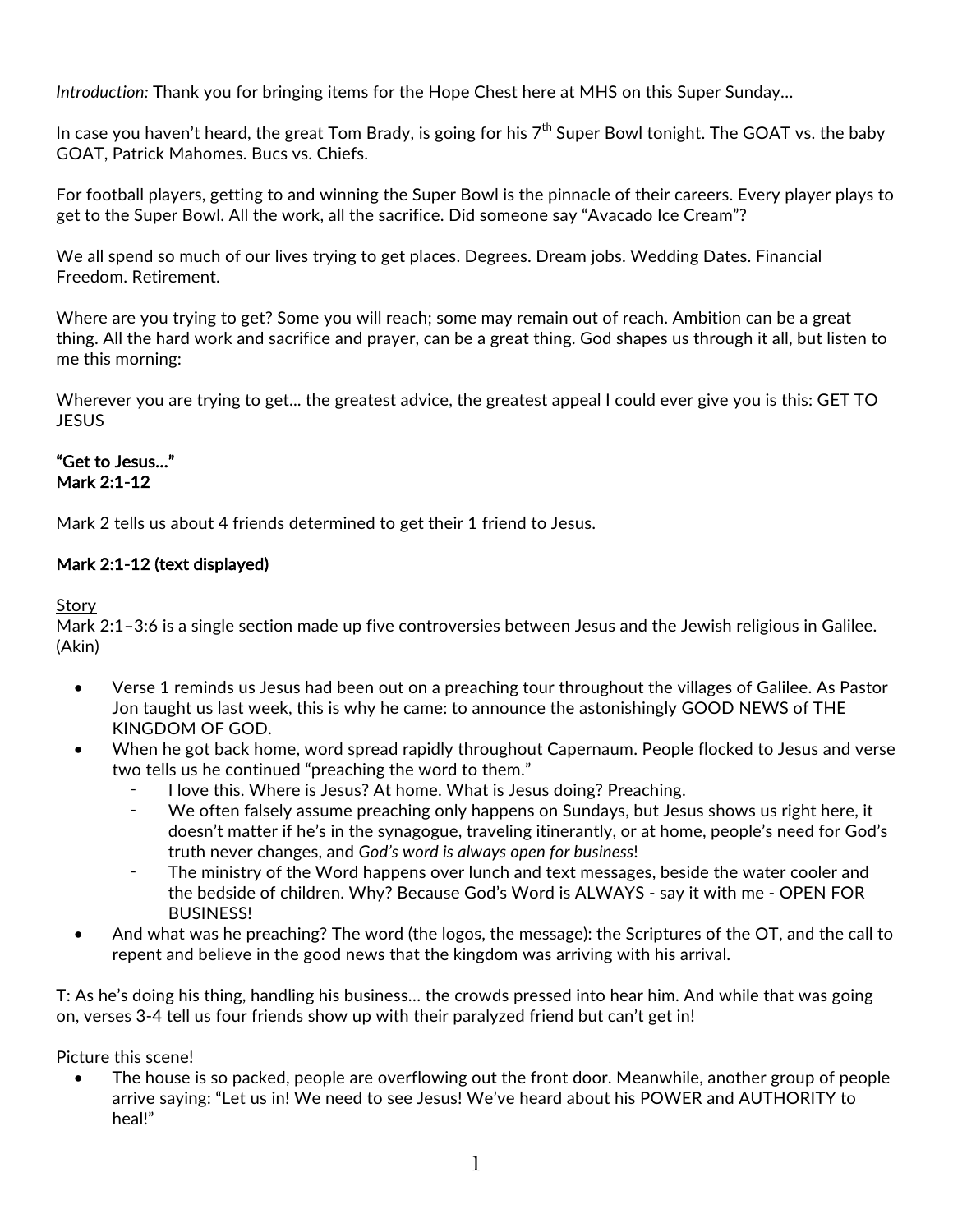- But the people don't let them through. Did you know people are sometimes the greatest barrier to other people getting to Jesus? (Don't those people! Be mat carriers, door blockers!).
- What are they going to do?
	- Go home?
	- Hope for a smaller crowd tomorrow?
	- Scream for Jesus to come out and meet them?
	- What would you do?
- Verse 4 tells us of their amazing resolve. They took advantage of  $1<sup>st</sup>$  century architecture.
	- Galilean homes were small, one-room structures with flat roofs made out of tree limbs for a base, then packed with mud and clay and grass. The roof would have been easily accessed either by a ladder or stairs that led to the top where people often entertained friends and shared meals. They were not difficult to dig through, and that is exactly what they did.
	- If you don't open the door, we're coming through the roof!
- Can you imagine right now, as you're listening to this sermon, you started to feel debris hit the top of your head? What is that? Did someone throw something at me? MHS so packed… that people had to get a key to the lighting booth to lower someone down. How epic?!

After they opened a large enough hole, they lowered the paralyzed man down on his bed.

- Now, some of us, wouldn't be too happy about people destroying our property. Some of us would have caught them sneaking up the roof with your Ring camera, called the MPD, and charged them with vandalism, but not Jesus.
- Something tells me his heart lit up!! I can see him smiling from ear to ear.
- I can see him now!! FULL OF JOY!! Laughing... "I'm soooo glad you've come... through the roof!"

The selflessness and compassion of Christ is on full display. Rather than chastising them for their impatience… he honors them with one simple statement. Look at verse 5.

*5 And when Jesus saw their faith, he said to the paralytic, "Son, your sins are forgiven."* 

- Jesus honors their faith, probably referring to all five men, but at the very least the four who brought their paralyzed friend to Jesus. Frequently, throughout the gospels, Jesus responds to the faith of people on behalf of someone else (Mk 5:21-43, 7:24-30; Luke 7:1-10).
- We don't know if the man was born a paralytic, contracted a disease, or had an accident that disabled him, but what we do know is that these friends believed Jesus had the power to heal him!

And Jesus, against all expectation, says to him, "Son, your sins are forgiven."

- Think about it! EVERYONE is assuming... you're assuming, I'm assuming, the people in the house are assuming, the people on top of the house are assuming, and certainly the man on the bed is HOPING, Jesus will say, what? "You are HEALED of your paralysis. Let's dance!"
- After all, the man wants to walk again!!
- But Jesus addresses him as "son" (Gk *teknon*, "child"), revealing His tenderness and compassion toward the young man. (Akin) And out of his affectionate care, he doesn't meet his apparent need, he meets his greatest need!
- God knows our deepest need. No doubt, Jesus cares about our physical health, but he knows our greatest need is a restored relationship with God. "Son, your sins are forgiven."

And with these words, Jesus set off a bomb in the room, especially for the theologians in attendance.

*Verses 6-7 — Now some of the scribes were sitting there, questioning in their hearts, "Why does this man speak like that? He is blaspheming! Who can forgive sins but God alone?"*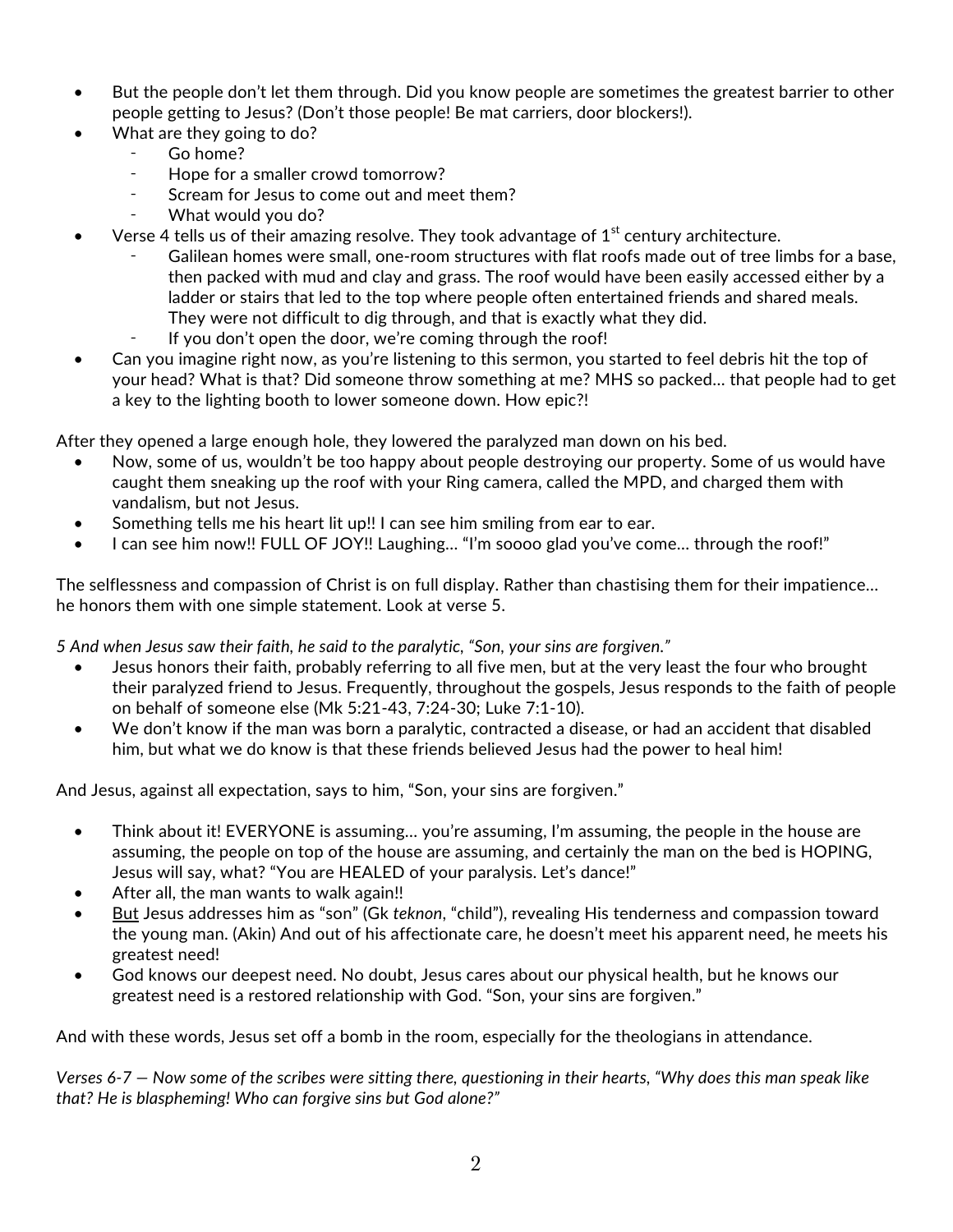- This marks Jesus' first direct confrontation with the scribes. They knew the law inside and out. They knew ONLY GOD can forgive sin, so they think to themselves: "Who is this guy spewing blasphemous claims!"
- Blasphemy involves profaning the honor of God through speech or action, an offense so great it could lead to death by stoning.
- Jesus was certainly claiming an ability for himself that only belonged to God.
- Twelve chapters later, we'll see the religious leaders using the charge of blasphemy to nail Jesus to a Roman cross. (cf. Mark 14:63-64)

T: It is amazing how Jesus responds.

Perhaps through a Spirit-empowered word of knowledge or simply leaning on his divine nature, Jesus knew their thoughts and put a question to their questioning hearts (I love this!) Verse 8…

- Why do you question these things in your hearts? Which is easier: to say "you're forgiven." or "Rise, take your bed and walk."
	- This is so smooth... Jesus puts it like this. I can do both, but I'll start with what seems easier to you.
	- Why is it easier to say: "Your sins are forgiven." Because anyone can say that and it can't be proven. But if I tell you to get up and you stay down, I'll look like an impotent fool.
- And then he says, "but that you may know [don't miss it… he wants them to know too!!] that the Son of Man has authority to forgive sins…" And he looks at the paralyzed man and says: "Rise, pick up your bed and go home."

Danny Akin summarizes it: "As a proof of His power to forgive sins, something we cannot see, Jesus healed the paralytic, something everyone could see." - Akin

And the paralyzed man gets up, packs up his bed, and marches out of the room forever changed! No wonder the place erupted in praise and wonder! "We've never seen anything like this!"

T: What does this story teach us? Get to Jesus! Get to him!! Whatever it takes, whatever it costs, no matter where you are in your spiritual journey: Get to Jesus.

### WHY?

### THE POINT: Only Jesus has the authority to heal & help you walk again.

*Get to Jesus…* 

### 1. . . . for the forgiveness of your sins (2:1-5).

If you thought Jesus was flexing divinity in chapter 1 with his authority over spiritual powers of darkness and physical suffering, he goes next level right here.

"I possess God's authority to forgive your sins."

Don't miss the irony of verse 7. The scribes question "Why does this *man* speak like this?" He's more than man. He's the Son of Man…, the Son of God.

This is either blasphemy or a direct assertion of divinity!

• No human being can extend complete forgiveness. Why? Because we are guilty too! We need forgiveness. We've wronged one another and God. But not Jesus.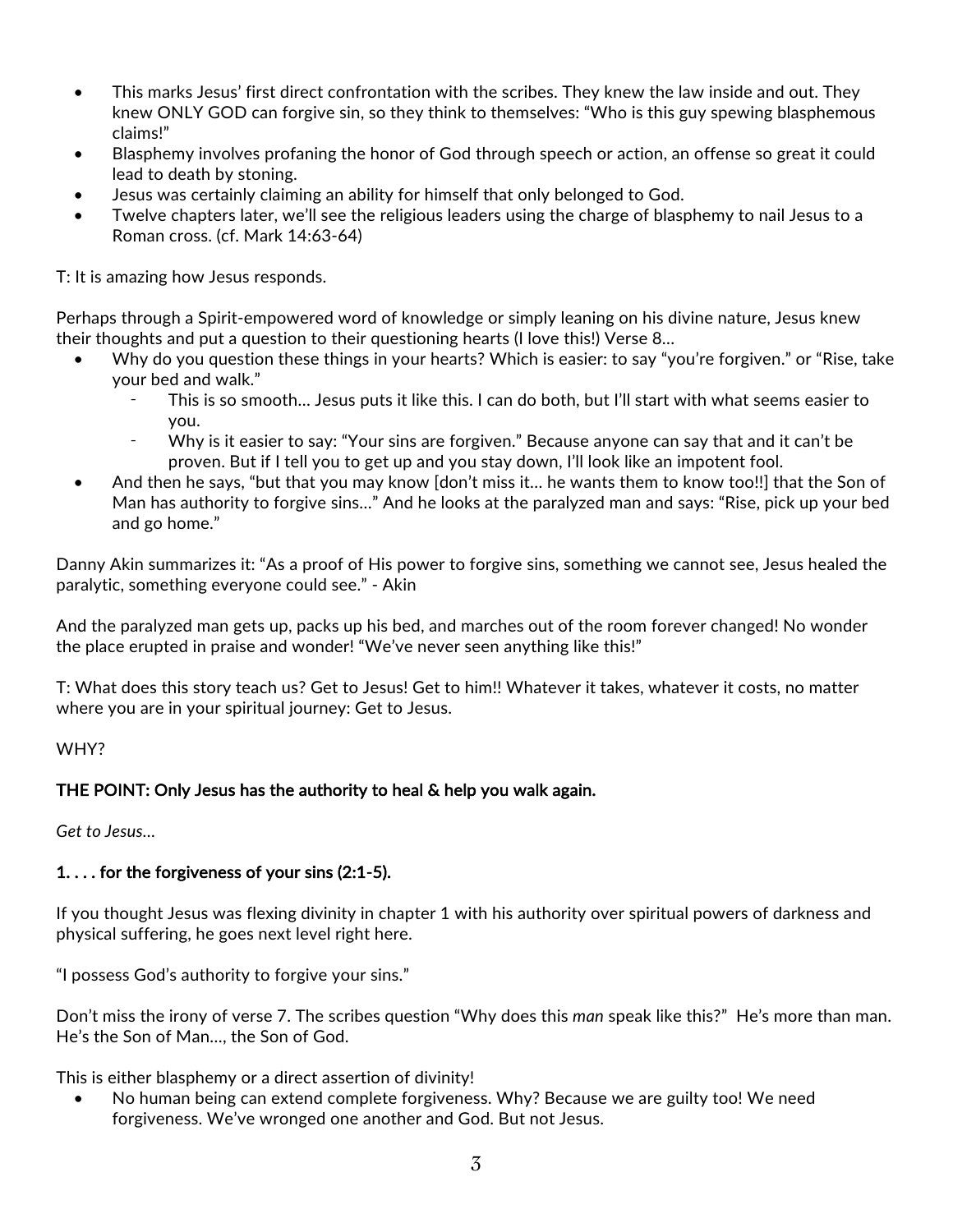- Forgiveness of sins is the exclusive right of God. Why? All our sin, even against one another, is ultimately against God!
	- Think about King David. After committing adultery with Bathsheba, then killing her innocent husband Urirah, he says in Psalm 51:4 - "Against you, you only, have I sinned and done what is evil in your sight."

You need to be forgiven of your idolatry (putting anything above God), because God made you to worship. You need to be forgiven of your jealousy, because God made you to be content. You need to be forgiven of your lust, because God made us for honor and faithfulness.

We need to be forgiven because *one sin* is an infinite offense against an infinitely HOLY God.

God's standard is holiness. God's standard is purity. The wedding dress has been covered in mud.

But here's the good news of the gospel.

- The new covenant promised in Jeremiah 31:34 arrived in the person of Jesus Christ: "I will forgive their iniquity, and I will remember their sins no more"
- Jesus came to remedy our sin problem! Romans 5:8. John 1:29 "Behold, the Lamb of God who takes away the sin of the world."
- And here's a stunning promise: "If we confess our sins, he is faithful and just to forgive us our sins and to cleanse us from all unrighteousness." (1 John 1:9)

APP: What about you? Have you confessed your sins before God? Do you have peace with God because you've been forgiven by God?

T: Get to Jesus!… only Jesus can forgive you of your sins! #2

# 2. . . . for a front row seat of his kingdom work (2:6-12)

Remember, everything Jesus says and does provides a preview of God's Kingdom. Jesus not only forgives our sin, he restores our brokenness.

- When sin entered our world, all creation was tainted and broken by that fall from grace.
- Romans 8:22: "the whole creation has been groaning together in the pains of childbirth until now."
- Tsunamis, viruses, corrupt governments, war, all that ails our bodies (all sickness, every joint pain) exists because our world is fallen.
- "Creation has been groaning in the pains of childbirth."And let me tell you something, I've had a front row seat for the pains of childbirth and it will bring you to your knees.

But I've also had a front row seat for the work of God's kingdom, bringing both spiritual and physical healing!

- Interestingly, there seems to be connection between this man's sin and his illness. Illness is not always a result of sin (as we see in John 9:2-3 with the man born blind, also (Job 1:8; Luke 13:1–5), but it can be a result of our sin (cf. (Deut 28:27; Ps 107:17–18; John 5:14; Acts 5:1–11; 1 Cor 11:30)
- Jesus reveals God's coming kingdom when he grants forgiveness *and* causes life to flow into the paralyzed man's limbs!

Isaiah 35:6 is being fulfilled before their eyes: "Then the lame will leap like a deer." (Total & joyful transformation!)

This occurs because Jesus is the "Son of Man." This title, "Son of Man," was Jesus' favorite self-designation, found 81 times in the Gospels (14 in Mark). It reveals his mission as the suffering servant and the one who will reign in global glory.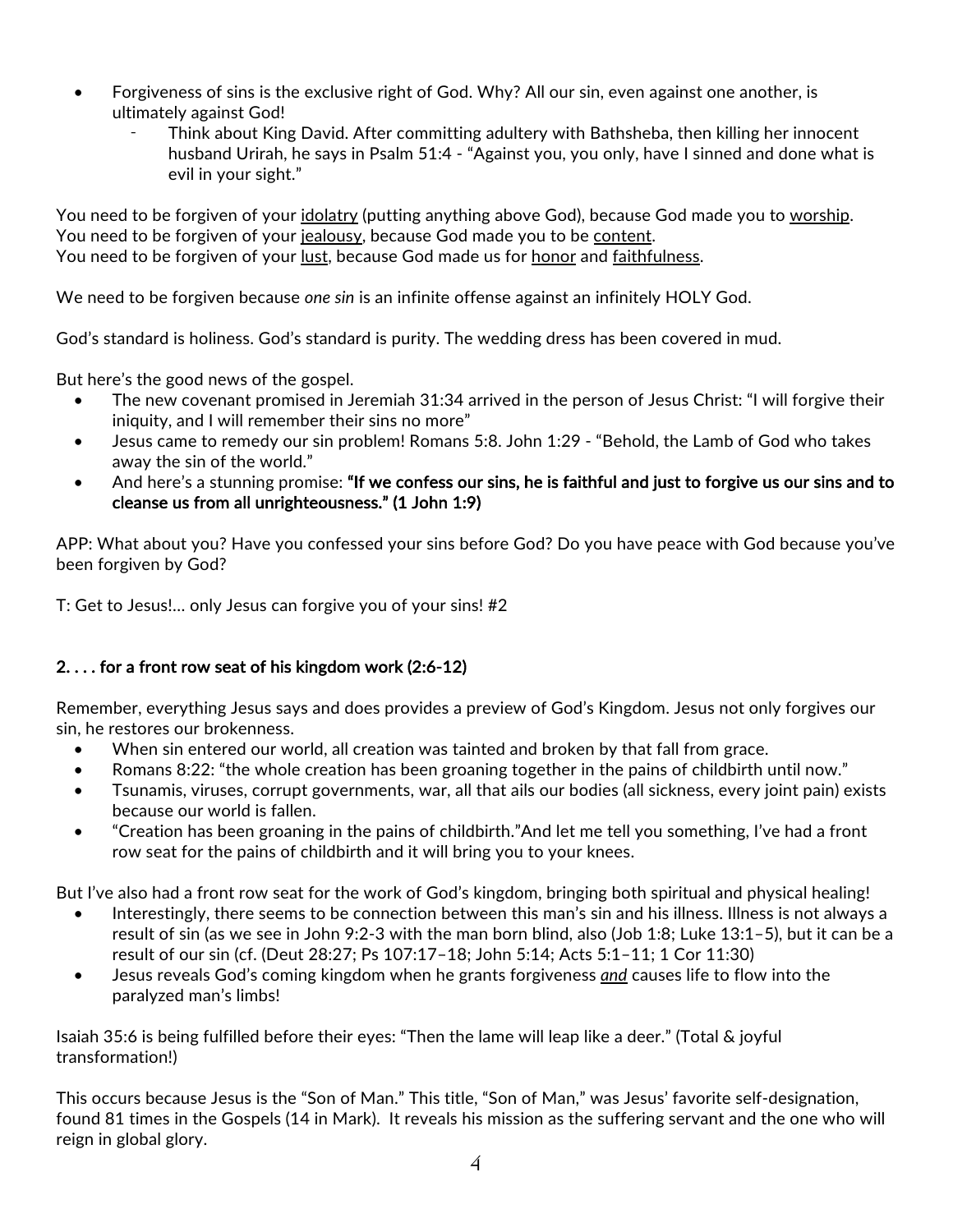As Daniel 7 predicted, it refers a divine Messiah who would establish God's kingdom.

"I saw in the night visions, and behold, with the clouds of heaven there came one like a son of man, and he came to the Ancient of Days and was presented before him. And to him was given dominion and glory and a kingdom, that all peoples, nations, and languages should serve him; his dominion is an everlasting dominion, which shall not pass away, and his kingdom one that shall not be destroyed." (Daniel 7:13-14)

Jesus says before the small crowd in his Capernaum home: "I am the Son of Man. I am bringing God's kingdom!"

Where do you need God's touch? Mental illness? So many gripped by anxiety and depression. Physical pain? God sees you. He cares. In Christ, your healing is on the way. Now, soon, or one day.

T: Let's live so close to Jesus, that we can't help but have a front row seat to see his greatness! And finally…

### 3. . . . and bring others with you in bold faith. (2:1-12)

How can we not be inspired by the faith-filled resolve and tenacity of these four friends? If you don't let us in the front door, we are coming through the roof!

Undeterred. Determined! Tenacious. Audacious.

How far will you go to get your friends to Jesus? How bold will you be? Jesus alone heals. Jesus alone gives life!

### "Since we have such a hope, we are very bold." (2 Corinthians 3:12)

If you really believed Jesus would heal your friends, would you get them to him? I want to call out faith today. Whatever it takes, get them there. That's faith.

- Faith sees the unseen. Hebrews 11:1
- Jesus sees faith, and it lights up his heart! "And without faith it is impossible to please God." (Hebrews 11:6) What's the implication: faith pleases him! It causes his heart to rejoice.

Let's live in the multiplication middle. Let's receive to give. Let's do whatever it takes to get our friends to the Son of Man, the Son of God, Jesus Christ.

And it's even better when you have a few other friends who are staying, "let's go!" Surround yourself with people who believe God still moves mountains, who are saying, "Whatever it takes, whatever the cost, we're getting to Jesus!"

#### *Conclusion*/Response

Jesus said in Matthew 11:28, "Come to me, all of you who are weary and carry heavy burdens, and I will give you rest."

Come to him today. Get to Jesus.

Do you need forgiveness of your sins today? Maybe for the first time you would acknowledge and confess, God is too pure to allow me into his presence. I've offended him and I need his forgiveness. Tell him that now. Confess. He is faithful and just to forgive you and cleanse you!